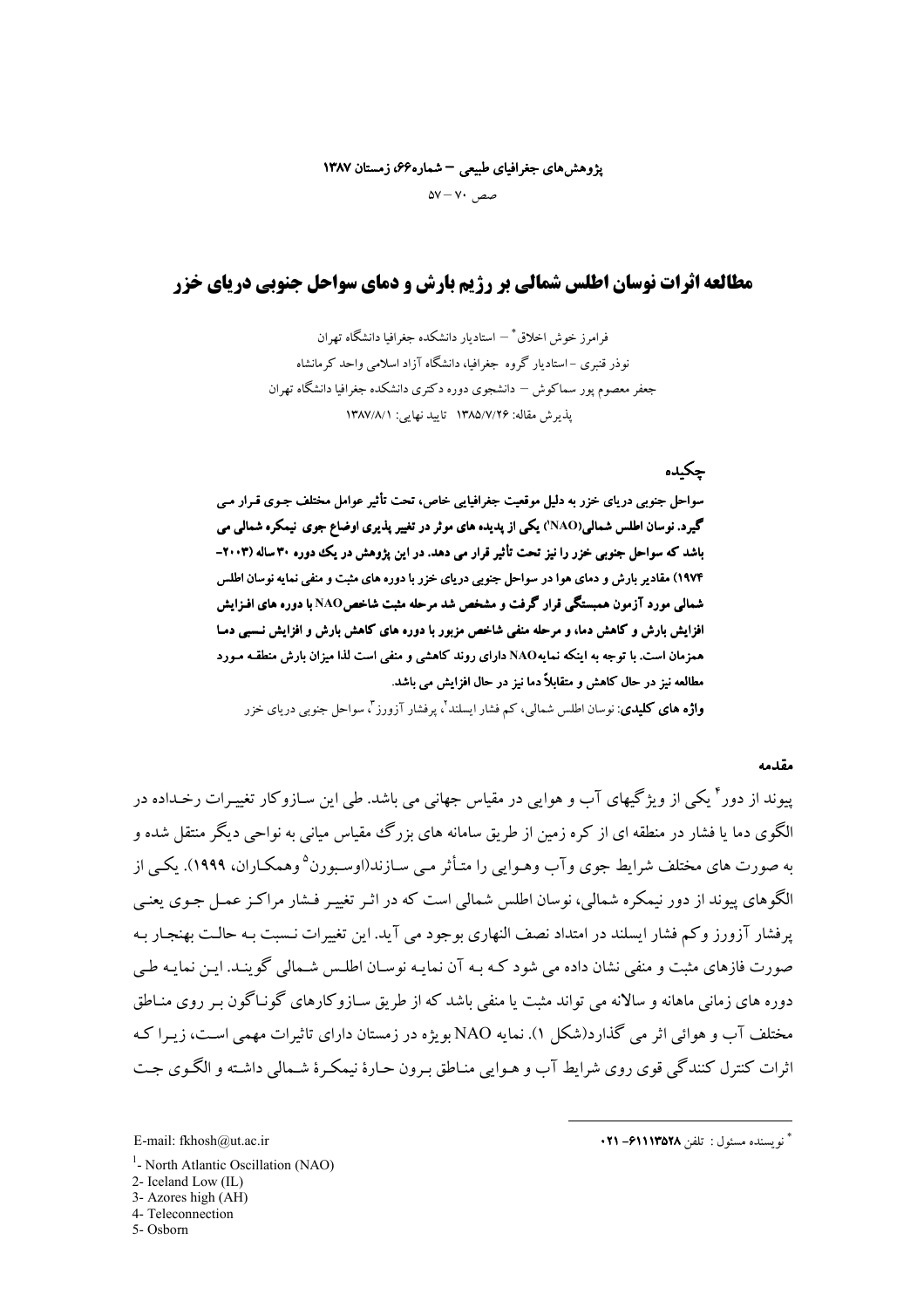بادهای غربی و توزیع دما از امریکای شمالشرقی به داخل اوراسیا را پیرایش می کنــد(هـورل`، ۱۹۹۶؛ اسـوتلانا<sup>۲</sup> و همکاران، ۲۰۰۴؛ تبجلٌ ۳۰۰۳).



**شکل۱**– نمودار متوسط ماهانه تغییرات نمایه NAO، همراه با منحنی ضریب تغییرات آن(دورهٔ آماری ۲۰۰۳–۱۸۲۵).

نمایه NAO روند مثبت(افزایشی) را پس از ۱۹۹۶ نشان می دهد و پیش بینی شده که ایـن حالـت ممکـن است با گرمایش جهانی، ناشی از افزایش در تولید گازهای گلخانه ای مرتبط باشـد(اسـوتلانا و همکـاران، ۲۰۰۴). باید توجه داشت که اختلاف میزان فشار کـم فـشار ایـسلند(IL) در NAO ضـعیف و شـدید، دو برابـر تغییـرات در فشار یرفشار آزورز(AH) است(مرادی، ۱۳۸۳، ۲۳).

در فاز مثبت نمایه مذکور، پرفشار آزورز وکم فشار ایسلند هر دو قوی هستند و سامانه هـای جـوی غالبـاً در اروپای شمالی تا شمال آسیای میانه و شرقی را تحت تأثیر قرار می دهند. موقعیت مرکز کم فشار ایسلند نـسبت به متوسط به سمت شمالشرق و موقعیت مرکزی پرفشار آزورز، کمپی بـه سـمت غـرب جابجـا مـی شـود(مـرادی، ۱۳۸۳، ۲۳). در این حالت عرض های جنب حاره ومیانی کمبود بارش را تجربه می کننـد(شـکل ۲). در فـاز منفـی یرفشار آزورز و کم فشار ایسلند ضعیف تر از حالت عادی بـوده و سـامانه هـای کـم فـشار در عـرض هـای میـانی وجنب حـاره از لحـاظ تعـداد، فراوانـبي بيــشتري داشــته وارويــاي مركــزي وشــمالي دوره خــشك را سـيري می کنند(شکل ۳).

سواحل جنوبی دریای خزر یکی از مناطقی است که به دلیل موقعیت خاص از عوامل بـارانزای مختلفـی بهره می گیرد. در دهه های اخیر فقط پرفشار سـیبری را عامـل مـوثر در بـارش ایـن منطقـه مـی دانـستند ولـی طـی مطالعات دقیق تر درچند سال گذشته، عوامل<sub>ی</sub> نظیر واچرخند های مهاجر، سامانه های بندال<sub>ی</sub> ٔ در اروپـا و همچنـین نوسان اطلس شمالي را نيز در بارش هاي منطقه خزر دخيل مي دانند(معصوم يور، ١٣٨۴، ٢٥٥).

6- hurrel 7- Svetlana

- 8- Thejll
- 9- Blocking systems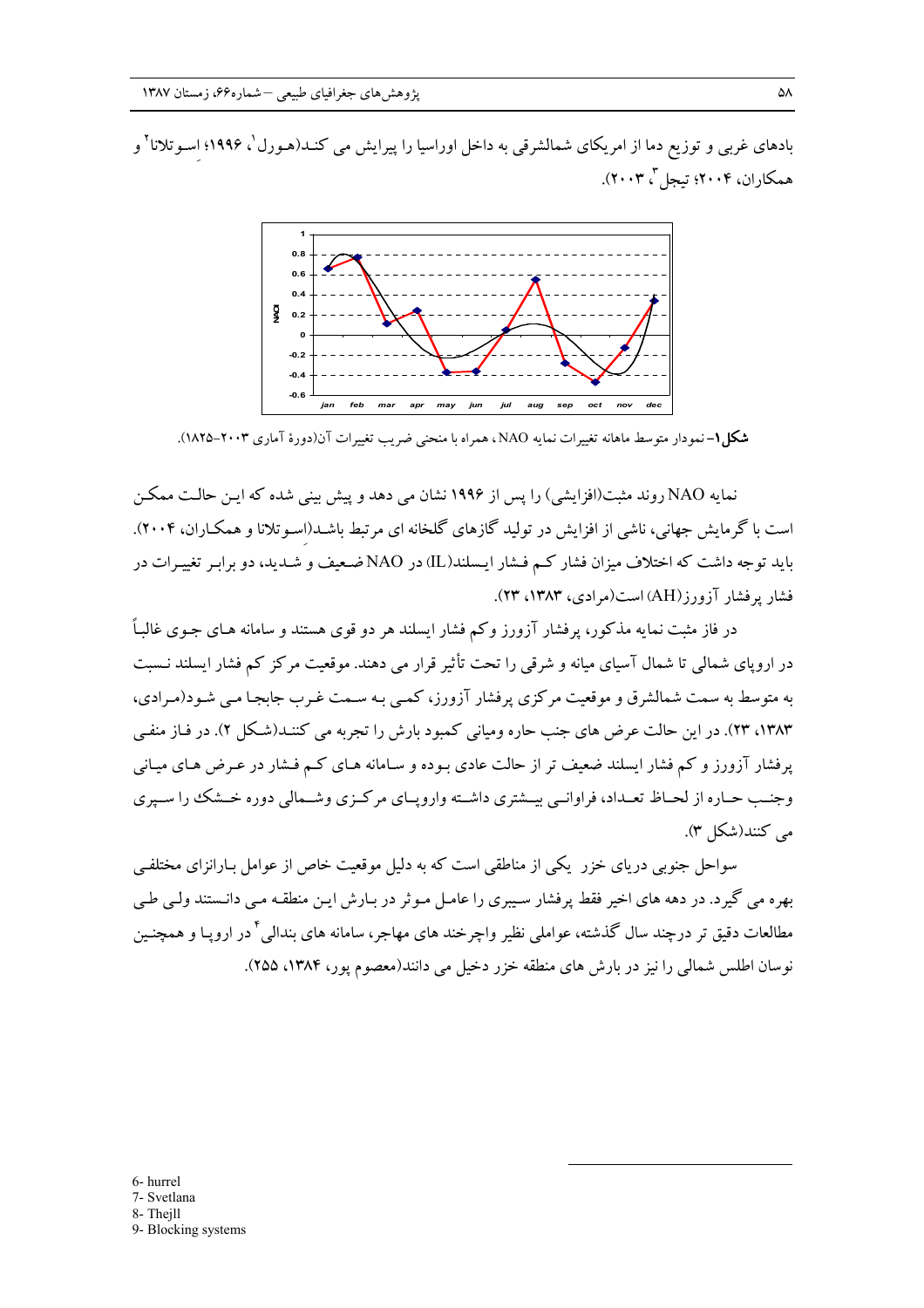

**شکل۲** جهت جریان ونحوهٔ استقرار پرفشار آزورز وکم فشار ایسلند طی فاز مثبت NAO (از موسسه جغرافیایی برنی، اینترنت)



**شکل۳** جهت جریان و نحوهٔ استقرار پرفشار آزورز وکم فشار ایسلند طی فاز منفی NAO(از موسسه جغرافیایی برنی، اینترنت)

در این راستا تحقیقاتی در سراسر جهان و ایران انجام شده که در ایـن قـسمت بـه اختـصار بـه واکـاوی نتـایج آن ها پر داخته می شود:

در ارزیابی میزان رطوبت جـو در رابطـه بـا NAO، تغییـرات بـزرگ مقیـاس همـسانی از سـال ۱۹۸۰ آشـكار می شود که با شرایط خشکی اخیر بر روی جنوب اروپا ومدیترانه همراهی می کند، در حالی که اروپای شـمالی و قسمتهایی از اسکاندیناوی در کل شرایط مرطوبتر از نرمال را تجربه کـرده انـد(جیمـز هـورل، ۱۹۹۵). اوسـبورن و همکاران(۱۹۹۹)، مدلی را ارائه می کنند که درآن NAO دورپیوندی قوی با شرایط اقیانوس آرام شمالی دارد. در این مدل NAO با الگوهای سه بعدی فشار سطح دریا، فعالیت همدیدی و ناهنجاریهـای دمـا و بـارش هـم پیونـدی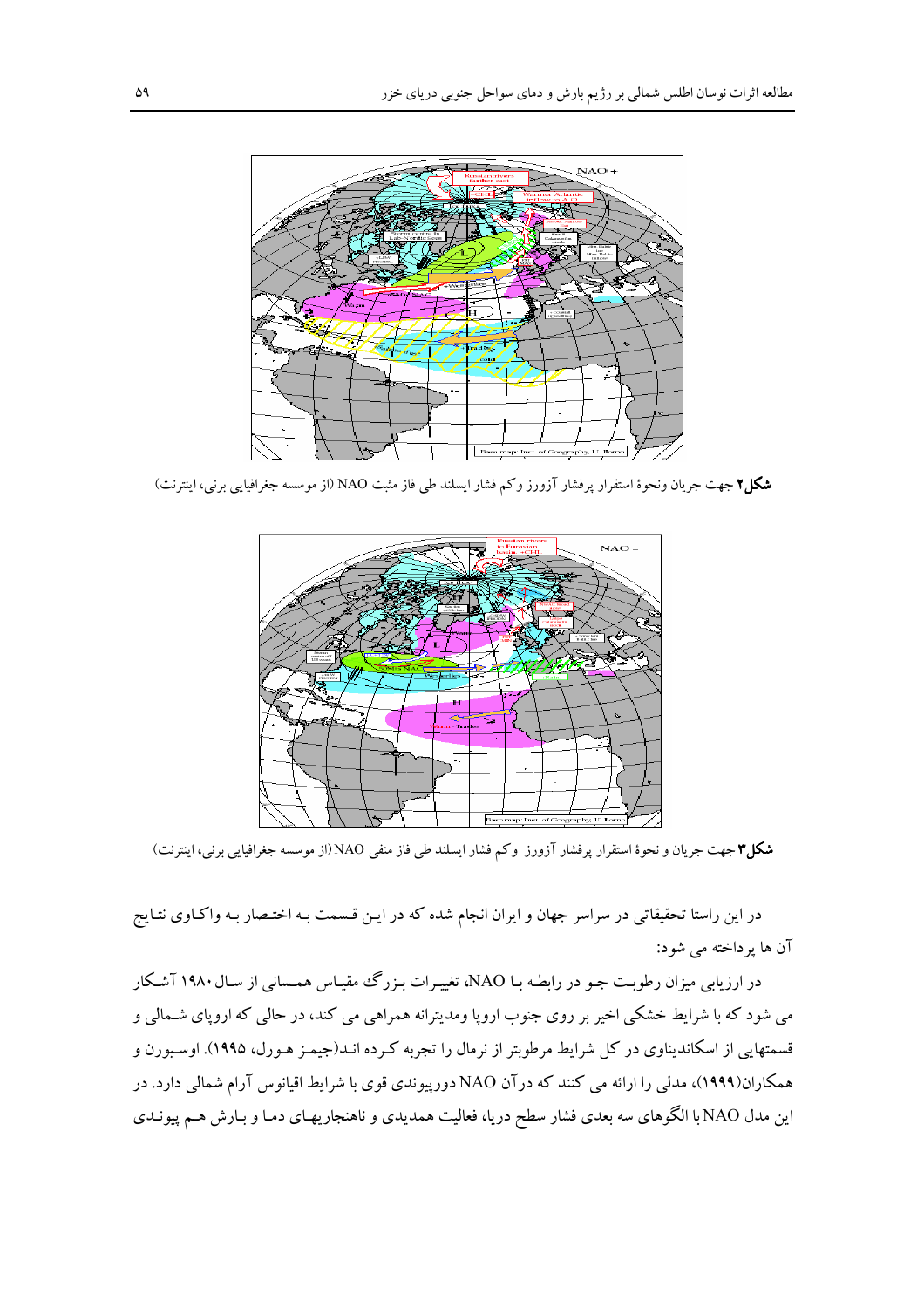دارد. در بررسی نوسان اطلس شمالی هم چرخش کژدمایی' و هـم حلقـه اقیانوسـی مـی تواننـد نقـش مهمـی را در برهمکنش های مرتبط با مقیاسهای زمانی دهساله بازی کنند(مارشال<sup>۲</sup>و همکاران ۲۰۰۱،).

با استفاده از مبانگین داده های ماهانه، داده های روزانه، و استدلال نظری، پیوند بین تغییرات فشار سیطحی با NAO، ارتفاع وردايست، و قدرت تاوهٔ يوشـن سـيهري "تائيـد مـي گـردد. افـزايش در نمايـه NAO، تـاوهٔ يوشـن سپهري قويتر را با چهار روز تأخير هدايت مي كند، كه بيان كنندهٔ شكستگي رو بـه اسـتواي امـواج راسـبي انتـشار یافته در سطح بالایی جو می باشد. میانگین داده های ماهانه مشخص می کند که افـزایش انحـراف معیـار در نمایـه NAO با افزایش ۱۰ درصدی در قدرت تاوهٔ پوشن سپهری مر تبط مبی شـود. یـک مـدل سـاده نظـری پـیش بینـی می کند که این حالت با افزایش ارتفاعی حدود ۳۰۰ متر در وردایست شـمالگان و یـک کـاهش ۵ هکتوپاسـکالمی در فشار سطحی در قطب شمال مرتبط می باشد(آمبام، ۲۰۰۲).

ام فیلیپ ٔ و همکاران(۲۰۰۲)، شاخص NAO را به دو گونهٔ بهاری و تابستانه تقسیم بندی کردند که آن هـا را در تغییر مسیر پرندگان دخیل می دانند. شاخص NAO بهاری به طور قوی با ریزش برگ جنگلی توسط کرمبی از نوعی بید و همچنین با تولید مثل سالانهٔ آن ها همبستگی دارد. مدل های خطی تعمیم یافتهٔ نمایه NAO ثبت شده و نمایـه هـاي بـارش ENSO، ۵۰ تـا۹۰ درصـد تغييـر پـذيري سـالانهٔ در توليـد مثـل گـزارش شـده بـراي ۱۰ گونـهٔ جانوری(پرنده) را تشریح می کند.

شدت و تغییر پذیری NAO ممکن است در پاسخ به افزایش غلظت CO<sub>2</sub>جو تغییر کند. روند دمای<sub>جا</sub> مشاهده شده در NAOدر دهه های اخیر بیشتر از تغییر پذیری طبیعی ایجاد شـدهٔ در مـدل هـای بکـار گرفتـه شـده اسـت. گروهی پیش پابی کرده اند که NAO ممکن است با افـزایش غلظـت گازهـای گلخانـه ای در آینـده شـدت پابـد (اسوتلانا و همکاران، ۲۰۰۲). افزایش تراکمی گازهای گلخانـه ای بواسـطه نیـروی وارده از دمـای سـطح دریـای منطقه حاره و یا چرخش یوشن سیهری تقویت شده، ممکن است سبب تداوم فاز مثبت نمایهNAO شود(ویـسبک<sup>۵</sup> و همكاران ٢٠٠١).

سطح دریا در سراسر دریای مدیترانه طی ماه هـای زمـستان بـه NAO حـساس مـی باشـد. نوسـان اطلـس شمالی اثری قوی روی دریای مدیترانه دارد ولی اثر واضحی روی دریای سیاه نـدارد. رونـدهای دوره ای زمـستانه عموماً به روندهای سالانه شبیه هستند، اما اندکی اختلاف وجود دارد، که این اختلاف برخبی از پدیـده هـای مهـم فصلی تأثیر گذار را بیان می کند(ولف ً و همکاران ،۲۰۰۳). آرایش های پرفشارهای بندالی(بلوکینگ) در منطقـه اقیانوس اطلس به فازNAO حساس هستند. سامانه های بندالی زمستانه در فاز منفی NAO در مقایسه با فاز مثبت آن بیش از ۶۷ درصد فراوانی دارند. میانگین طول عمر سامانه بندالی طی فاز منفی حدود ۱۱ روز است که نزدیک بـه ۲ برابر مدت پایداری(۶ روز) در فاز مثبت NAO می باشد(جیانپینگ<sup>۷</sup> و همکاران، ۲۰۰۶).

10- Thermocline 11- Marshal 12- StratosphereV ortex 13- Mphilip 14- Visbeck 15-Woolf 16-Jianping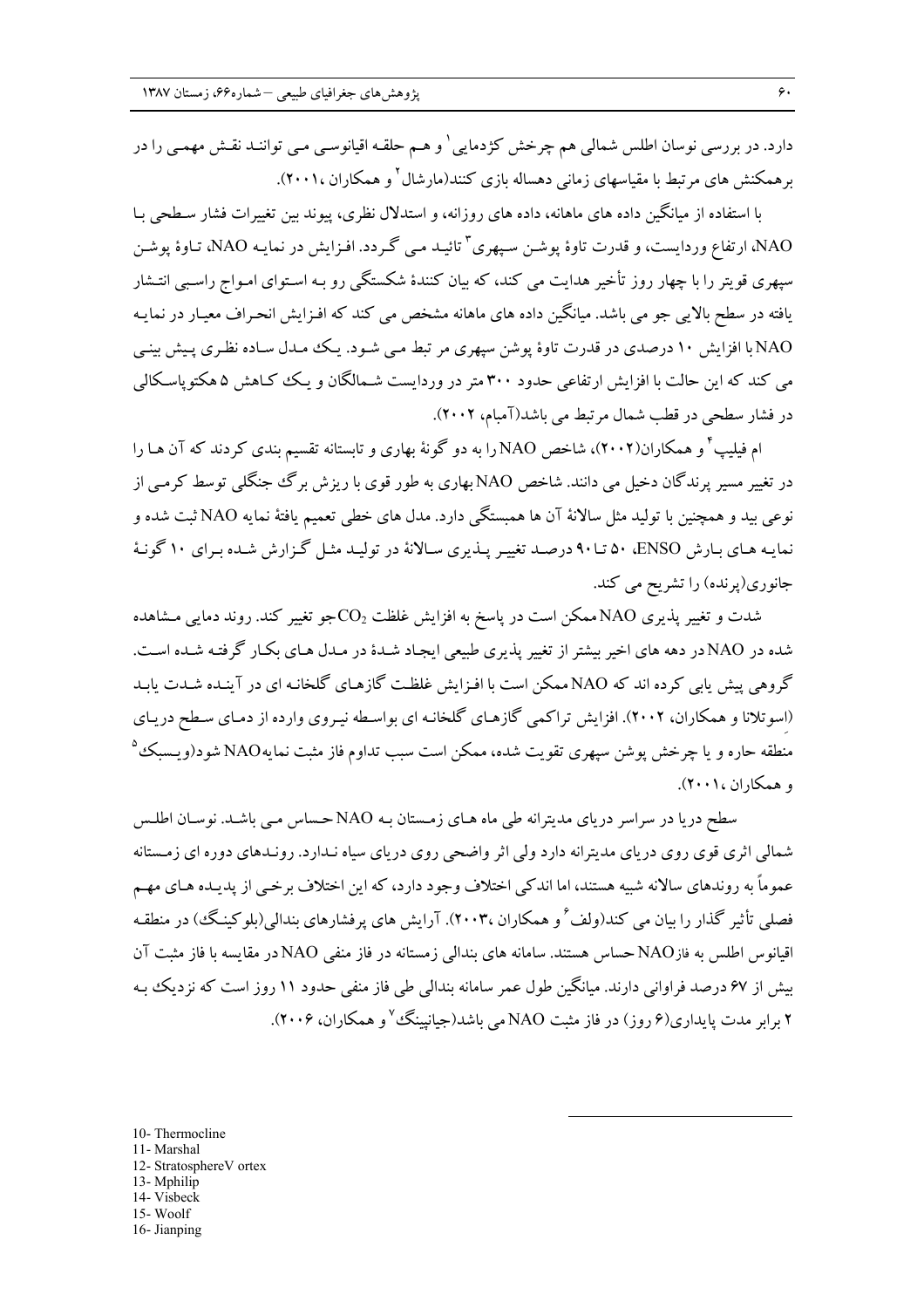ملکی فرد و رضازاده (۲۰۰۴) از طریق آزمون همبستگی بین NAO و هواهای غالب شمال غرب ایبران ، خشکسالبهای بیشتر وهوای سردتری را برای این منطقه از ایران پیش بینی کردند. عساکره(۱۳۸۲) معتقد است کـه مبزان تأثیر NAO بر مقادیر دما و بارش ایستگاه های مختلف ایران همسان نبوده و روابط غیبر خطبی نیـز قیادر بـه ارائه الگویبی برای بیان رابطهNAO با اقلیم ایران نمـی باشـد. بـا توجـه بـه شـیب فـشار بـین مرکـز پرفـشار آزورز و کم فشار ایسلند، مقادیر NAO خیلی مثبت(بالاتر از نرمال) در زمستان بـا افـزایش بـارش و کـاهش دمـا در اغلـب مناطق کشور ایران همراه بوده، ولی در مورد NAO ضعیف، عکس این قضیه صادق است(مرادی ۱۳۸۳). نظر بـه این که شناسایی و تعیین تغییرات سالانه و ماهانه بارش و دما یکی از اهـداف مهـم آب و هواشناسـی مـی باشـد، از اینرو استفاده از نمایه نوسان اطلس شمالی در پیش پابی تغییرات افزایشی یا کاهشی بارش و دمـای منـاطق مختلـف می تواند ابزاری مناسب باشد.

هدف اصلی این پژوهش بر آورد همبستگی بین شاخص نوسان شمالی و مقادیر بارش و دمای سواحل جنوبی خزر و نیز توجیه سازوکاری آن برای پیش پابیهای آتی است.

### مواد و روش ها

داده های روزانه و ماهانه بارش و دما مربوط به منطقه یژوهش از تارنمای سازمان هواشناسبی ایـران، و داده هـای مربوط به NAO (فشار مرکزی پرفشار آزورز و کم فشار ایسلند) از تارنمای مربوطـه <sup>۲</sup>اخـذ گردیـد. بـرای انجـام يژوهش حاضر، مراحل زير به اجرا درآمد:

**الف)** به جهت این که نمایه NAO از تفاضل فشار نرمال شده ماهانه بین یرفشار آزورز و کم فـشار ایـسلند بدسـت می آید در ابتدا میانگین ماهانه فشار مرکزی ایـن دو سـامانه بـه طـور جداگانـه طـی یـک دوره ۱۷۸ سـاله(۲۰۰۳– ۱۸۲۵)که توسط جونز و ویلر <sup>۳</sup> و همچنین اسبورن محاسبه شده است از تارنمای <u>www.NAOdata.com</u> دریافت شدو با استفاده از ۱ ابطه(۱) به صورت استاندارد شده در آمد.

$$
Z = \frac{P_i - \overline{P}}{SD}
$$
 (1)

NAOI = نمايه نوسان اطلس شمالي AH = ميزان فشار نرمال شدهٔ يرفشار آزورز

17- Website

18- www.NAOdata.com

19- Jones and Wheeler

20- North Atlantic Oscillation Index (NAOI)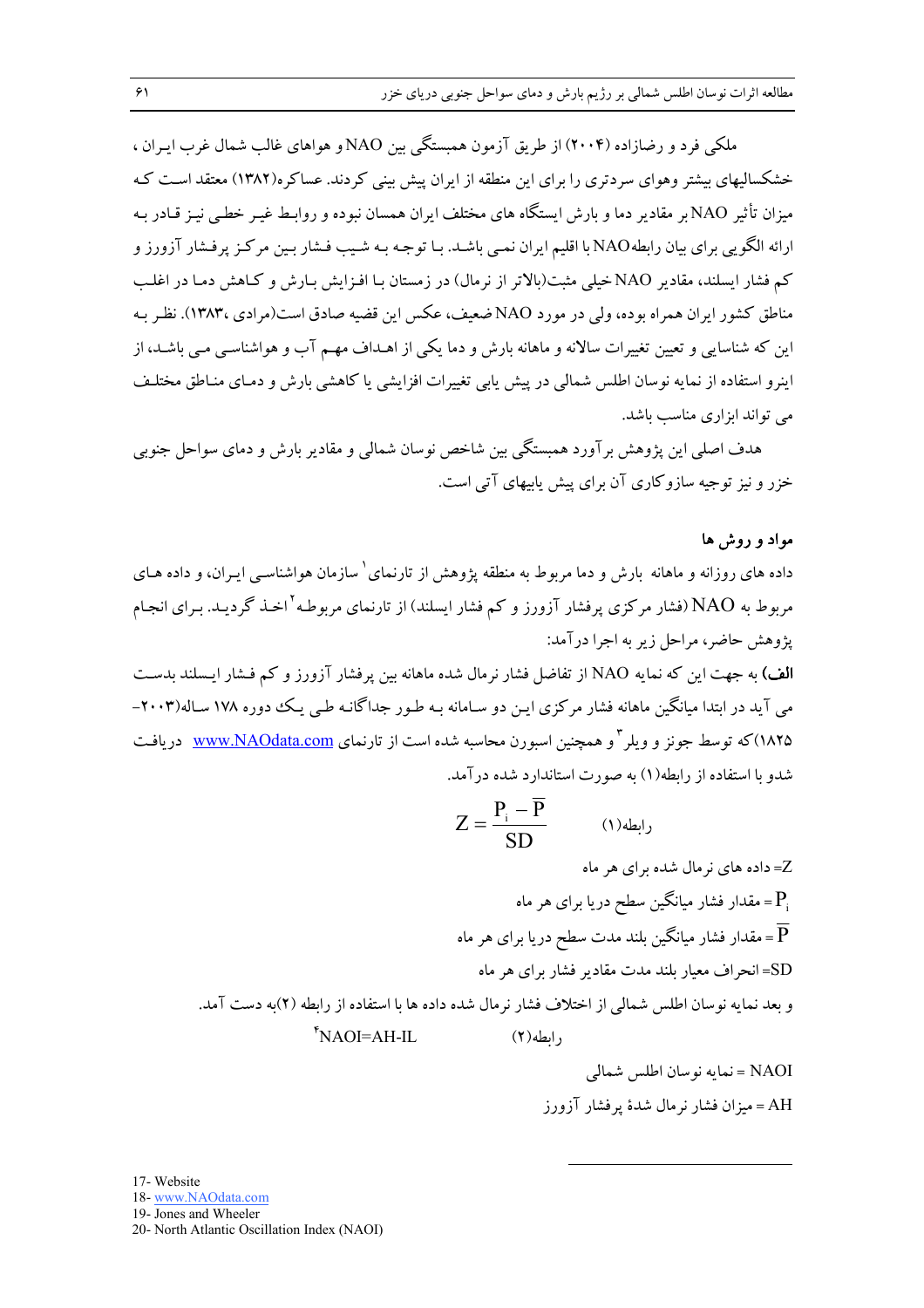IL = میزان فشار نرمال شدهٔ کم فشار ایسلند

میانگین های ۱۷۸ سالهٔ این نمایه نشان از فعالیت زیاد این دو سامانه در فصل زمستان می دهـد بـه طـوری کـه مبانگین فصل زمستان آن ۰/۵۱ می باشد، که نشان دهندهٔ تأثیر بیشتر آن در فصل زمستان است. بررسی روند ماهانه و سالانه نمایهNAO نشان می دهد که مقدار آن در حال کاهش است و گرایش ضعیفی بـه سـمت صـفر و مقـادیر منفي دارد(شكل ۴).



شکل۴ نوسانات سالانه شاخص NAO همراه با مبانگین متحرک ۵ ساله و خط روند (۲۰۰۳–۱۸۲۵)

ب) در مرحله بعد ابتدا داده های بارش و دمای ۲۰ ایستگاه همدیدی و کلیماتولوژی(جـدول ۱) واقـع در سـواحل جنوبی دریای خزر برای یک دوره سی ساله(۲۰۰۳–۱۹۷۴) از سازمان هواشناسی کشور أخذ گردید. سیس خـلاء آماری ایستگاه ها با استفاده از نرم افزارSPSS بازسازی و این داده ها با توجـه بـه رابطـه(۱) بـه صـورت اسـتاندارد شده در آمدند. همبستگی بین بارش و دمای منطقه رابطه معکوسی را نشان می دهد.

| گنبد              | ۱۵ | نوشهر          | ۸  | آستارا     |   |
|-------------------|----|----------------|----|------------|---|
| بندر تركمن        | ۱٦ | چمستان–نو ر    |    | بندر انزلي |   |
| كلاله             | ۱۷ | افراچال        | ١. | پليمبرا    | ٣ |
| تالارسر           | ۱۸ | بابلسر         | ۱۱ | رشت        | ۴ |
| خشكنار –تنكابن    | ۱۹ | قائمشهر        | ۱۲ | لاهبجان    | ۵ |
| نوشهر–کلیماتولوژی | ۲. | محمودآباد سارى | ۱۳ | رامسر      | ۶ |
|                   |    | گر گان         | 14 | تنكابن     | ۷ |

جدول ۱ اسامی ایستگاه های مورد مطالعه

ج) در مرحله بعد داده های استاندارد شدهٔ دما، بارش و NAOIبرای یک ددورهٔ سی ساله(۲۰۰۳–۱۹۷۴)دسته بندی شدند و سپس آزمون همبستگی ماهانه، سالانه وفصلی بین آن ها با نمایه NAO انجام شد.

نتايج و بحث با توجه به اینکه فصل های پر بارش سواحل جنوبی خزر به ترتیب پاییز، زمستان و بهار(شکل۵) می باشد، از اینـرو رژیم بارش و دما در ایـن فـصل هـا بـه صـورت آمـاری مطالعـه شـد و مـشخص گردیـد بیـشترین همبـستگی بـین نمایهNAO و بارش و دمای سواحل جنوبی خزر مربوط به فصل تابستان است. ولی بایـد توجـه داشـت کـه NAO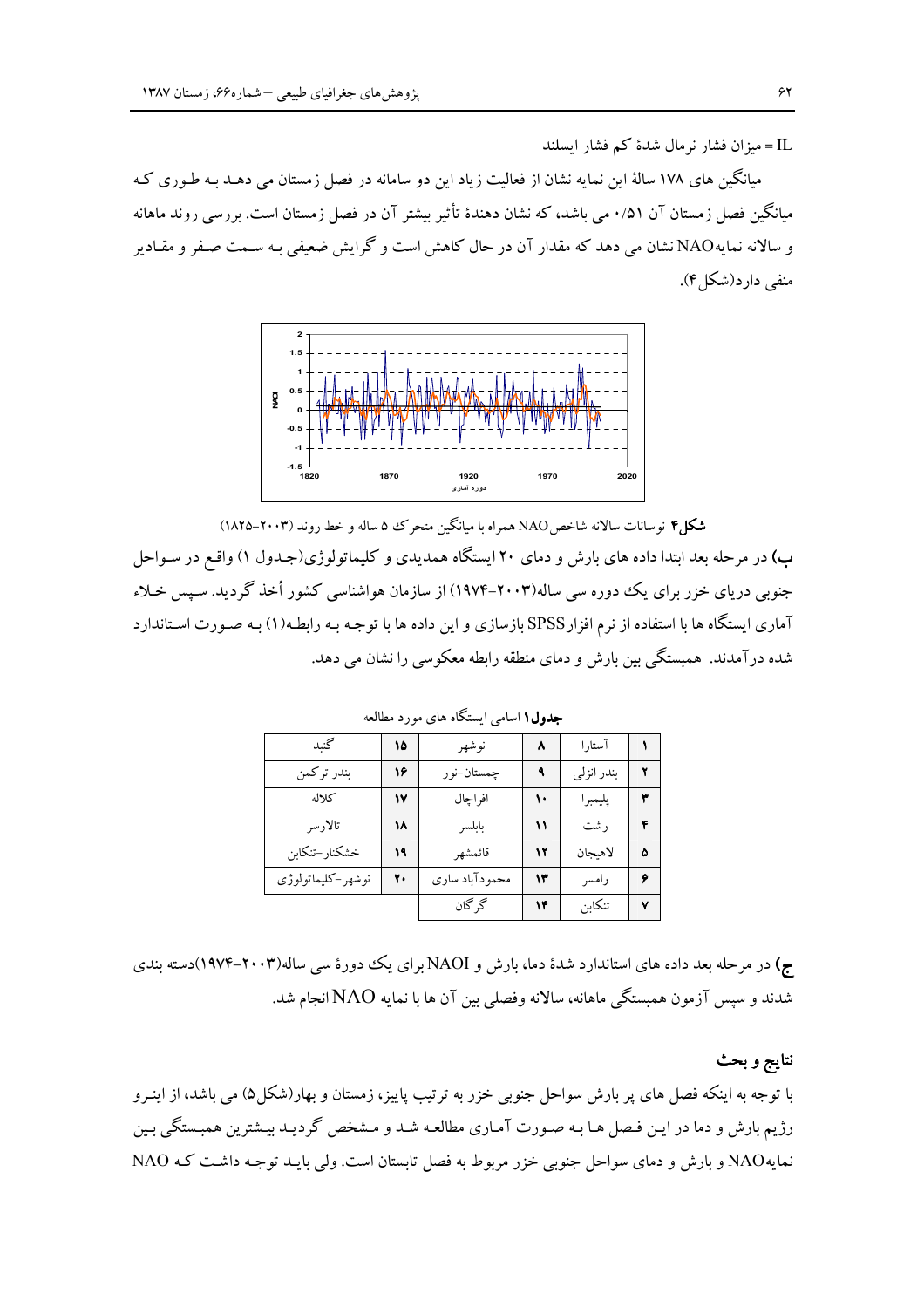الگوی غالب جوی فصل سرد به ویژه زمستان در نیمکرهٔ شـمالی بـر روی اقیـانوس اطلـس و خـشکی اطـراف آن می باشد(با توجه به جدول ۲ این که مبانگین ۱۷۸ ساله این نمایه در فصل زمستان(۰/۵ است).



شکل ۵ مقدار بارش فصلی ایستگاه های مورد مطالعه، دورهٔ آماری ۳۰ ساله(۲۰۰۳–۱۹۷۴)

| فصول                | ز مستان              | بهار   | تاستان   | پاييز                       |
|---------------------|----------------------|--------|----------|-----------------------------|
| ميانگين ٣٠ سالۀ NAO | $\cdot$ / $\wedge$ ۴ | -۰/۴۱  | $-$ ./.۴ | $ \cdot$ / $\cdot$ V        |
| ميانگين۱۷۸سالهٔ NAO | ۱۵۱                  | $-119$ |          | $-\cdot$ / $\cdot$ $\wedge$ |

جدول۲ مبانگین فصلی ۳۰ ساله و ۱۷۹ ساله نمایه NAO

# واكاوي الگوهاي همديدي

دراین قسمت از نقشه های همدیدی مربوط به برخی دوره های NAO مثبت و منفی استفاده شده است. نقشه هـای استفاده شده مربوط به فشار سطح متوسط دریا و تراز ۸۵۰ هکتوپاسکال می باشد. در شکل (۶–الـف) مربـوط بـه فشار سطح متوسط دریا در مارس ۱۹۷۶؛ کم فشار ایسلند نسبت به متوسط درازمدت ۱۲ هکتوپاسکال قـویتر شـده (۹۹۰ هکتوپاسکال) و پرفشار آزورز به همین صورت ۱ هکتوپاسکال افـزابش فـشار دارد. پرفـشار بنـدالی بـر روی کوه های اورال با ۱۰۳۵ هکتوپاسکال دیده می شود و کمربند پرفشاری آن از طریق اروپا تا پرفشار آزورز کـشیده شده است. وجود سامانه بندالی(امگای مستقیم`) در شمال شرق خزر سبب ریزش هوای سرد به منطقه پژوهش مـی شود. در شکل(۶–ب) مربوط به تراز ۸۵۰ هکتوپاسکال مارس ۱۹۷۶؛ کـم ارتفـاع ایـسلند بـا ۱۱۸۷/۵ ژئوپتانـسیل متر نسبت به متوسط درازمدت قویتر است. پرارتفاع آزورز با ۱۵۶۲/۵ پتانسیل متر نسبت به متوسط ۲۵ متـر بلنــدتر است. وجود پرارتفاع بندالی در شمال خزر با ۱۵۳۷/۵ پتانسیل متـر سـبب نفـوذ نـاوه از اسـکاندیناوی تـا مدیترانـه مرکزی و شرقی و جریان های جنوب غربی در بین النهرین و ایران شده است.

وجود سامانه های بندالی در شرق اروپا و شمال خزر و ارتباط آن با زبانه های پرفشاری نقش مهمبی در ایجاد دوره خشک ومرطوب دارد به نحوی که پیوند سامانه بنـدالی شـمال خـزر و اورال بـا زبانـه هـای پرفـشار آزورز و شمال افریقا و جنوب عربستان سبب رخداد دوره خشک برای سواحل جنوبی خزر شده و اجازه ورود سامانه هـای غربی را به این منطقه نمی دهد، اما پیوستن سامانه بندالی شمال خزر بـا پرفـشار سـیبری و تبـت، کمربنـد پرفـشاری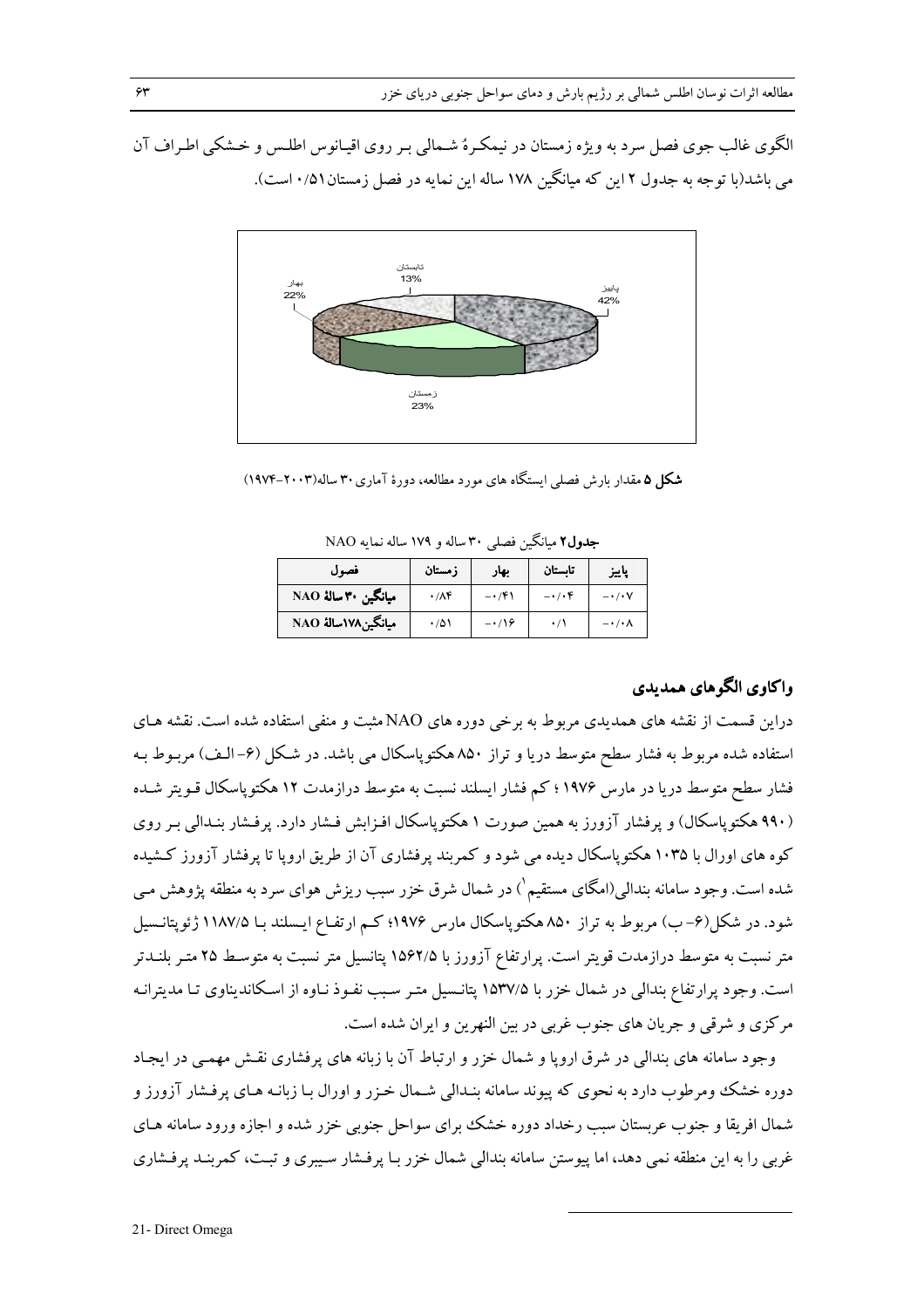

وسیعی را بوجود می آورد که در اوج فعالیت خود پشته ای را درشرق خزر بوجود می آورد که این پـشته پرفـشار با جريان شرقي و شمالشرقي و گاهي اوقات شمالي سبب ايجاد بارش در سواحل جنوبي خزر مي شود.

**شکل ۶** نقشه سطح متوسط دریا و تراز ۸۵۰ هکتوپاسکال، طی فاز مثبت (مارس ۱۹۷۶)

در شکل (۷- الف) مربوط به نقشه سطح متوسط دریا در نوامبر ۱۹۸۲؛ منطقـه کـم فـشاری از ایـسلند تـا اسکاندیناوی گسترش دارد که نسبت به متوسط درازمـدت ۷ هکتوپاسـکال قـویتر مـی باشـد(۹۹۵ هکتوپاسـکال). یر فشار آزورز با فشار مرکزی ۱۰۲۲/۵ هکتوپاسکال نسبت به متوسط ۲/۵ هکتوپاسکال قویتر شـده اسـت. پرفـشار سپیری با ۱۰۳۲ هکتو پاسکال نسبت به متوسط ۳ هکتو پاسکال ضعیف تر است. زیانه این پرفشار در امتداد مدارهای ۴۰ و ۴۵ درجه بر روی شمال ایران و خزر کشیده شده است. در مواقع قرارگیـری سـامانه هـای پرفـشار بـر روی دریای خزر و اطراف آن هر اندازه جهت جریان بر خط ساحل جنوبی عمودتر(شمالی) باشد شدت بارش ها بیـشتر گردیده و بر عکس هر چه جریان ها جنوبی و جنوب شرقی باشد از میزان بارش به طـور قابـل ملاحظـه ای کاسـته می شود. در شکل (۷– ب) مربوط به تراز ۸۵۰ هکتوپاسکال در نوامبر ۱۹۸۲؛ دیده می شود که کم ارتفاع ایسلند نسبت به متوسط ۸ ژئوپتانسیل متر قویتر شده و پرارتفاع آزورز حدود ۲۷/۵ ژئوپتانسیل متر قویتر از متوسط بـوده و جریان های غربی با شیو ٔ زیاد نسبت به متوسط در امتداد مـدارات ۴۵ تـا ۶۰ درجـه شـمالی جریـان دارنـد. وجـود پرارتفاع بر روی دریای سیاه سبب شکل گیری کم ارتفاع در شـرق مدیترانـه شـده اسـت(سـامانه بنـدالی زوجـی) شرايط مذكور نشاندهنده نمايه NAO با فاز مثبت قوى است.

در شکل(۸– الـف) مربـوط بـه نقـشه سـطح متوسـط دريـا در اکتبـر ۱۹۹۱؛ کـم فـشار ايـسلند بـا ۱۰۰۸ هکتوپاسکال فـشار مرکـزی نـسبت بـه متوسـط درازمـدت ۴ هکتوپاسـکال ضـعیف تـر و پرفـشار آزورز بـا ۱۰۲۰ هکتوپاسکال نسبت به متوسط ۱ هکتوپاسکال قویتر شده است. جریان های غرببی در اوراسیای شـمالی نـسبت بـه متوسط از شیو فشاری کمتری برخوردارند. یرفشار سیبری با فشار مرکزی ۱۰۲۶ هکتوپاسکال تفـاوتی بـا متوسـط ندارد ولي زيانه آن بر روي خزر نسبت به متوسط شيو فشاري كمترى دارد.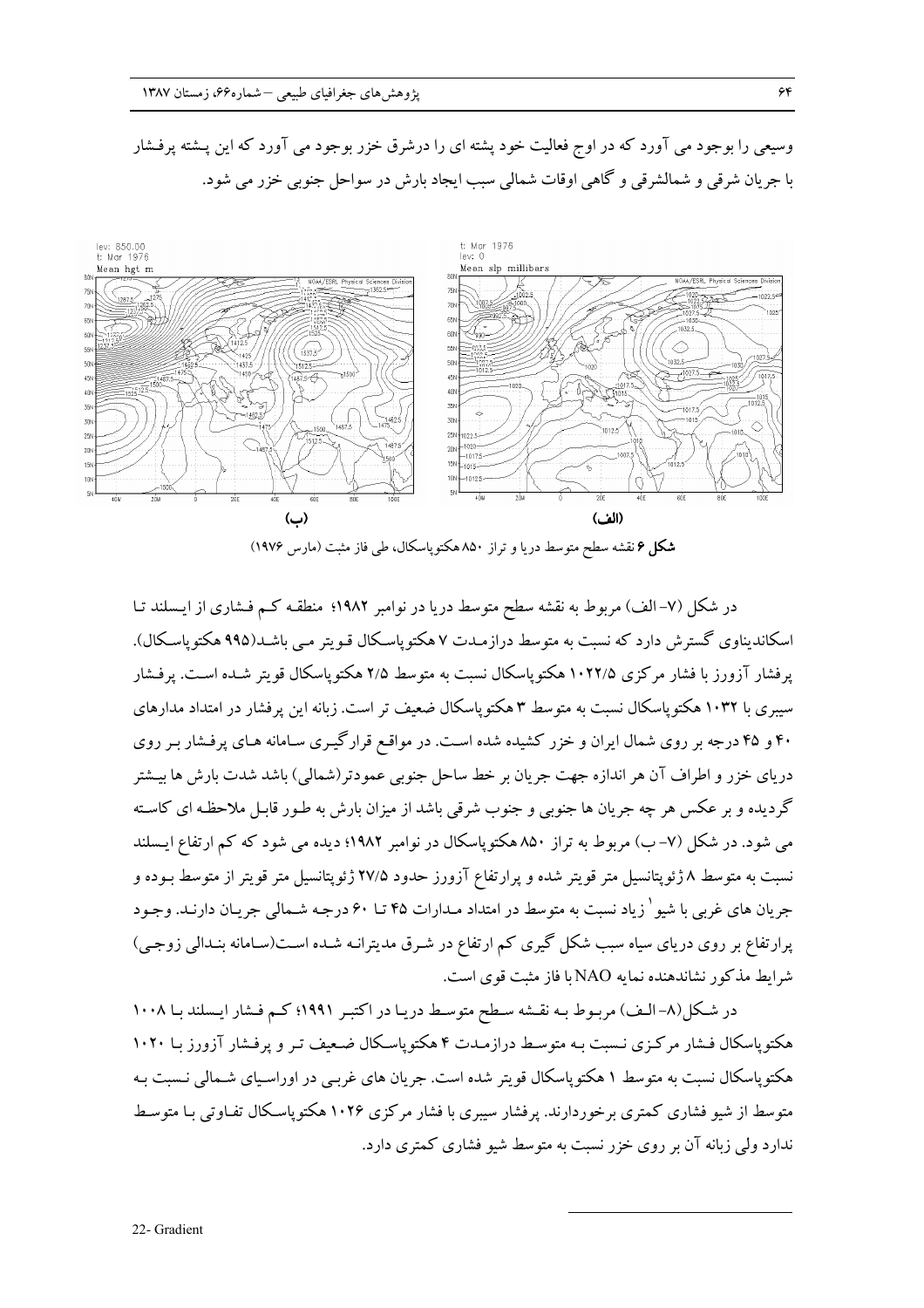

(پ) (الف) شکل۷ نقشه سطح متوسط دریا و تراز ۸۵۰ هکتوپاسکال، طی فاز مثبت (نوامبر ۱۹۸۲)

در شکل(۸– ب) مربوط به نقشه تـراز ۸۵۰ هکتوپاسـکال در اکتبـر ۱۹۹۱؛ کـم ارتفـاع ايـسلند حـدود ۳۷/۵ ژئوپتانـسیل متـر ضـعیف تـر از حالـت متوسـط اسـت و پرارتفـاع آزورز نیـز نـسبت بـه متوسـط درازمـدت ۱۲/۵ ژئوپتانسیل متر ضعیف تر است. شرایط پرفشاری بر روی ایران حاکمیت بیشتری دارد و شـیو فـشار بـر روی خـزر كمتر از متوسط است.

در شکل (۹– الف) مربوط به نقشه سطح متوسط دریا در فوریه ۱۹۸۳؛ کم فشار ایسلند ضعیف تر از متوسط درازمدت بوده ولي متقابلا" مركز و زبانه كم فــشار شــمال اسـكانديناوي بــا ۴ هكتوياسـكال كــاهش فــشار سـبب گسترش زبانه کم فشاری نصف النهاری از شمال به سمت خزر و ایران شده است. پرفشار آزورز بصورت نـصف النهاری قرار گرفته که زبانه آن به صورت ساعت گرد از طریق اروپا بـه عـراق و غـرب ایـران وارد شـده و سـبب ریزش هوای سرد به شمال غرب ایران و خزر می گردد.

در شکل (۹–ب) مربوط به نقشه تراز ۸۵۰ هکتوپاسکال در فوریه ۱۹۸۳؛ بـدلیل وجـود چرخنـد در اقیـانوس اطلس پشته نصف النهاری آزورز تا بریتانیا و اسکاندیناوی تداوم یافته است. ارتفـاع هـسته مرکـزی آزورز ۱۲/۵ متر نسبت به متوسط کمتر و متقابلا" کم ارتفاع ایسلند نـسبت بـه متوسـط چنـدین متـر افـزایش بلنـدی دارد. شـیو پربندهای ارتفاع بر روی ایران و بویژه خزر شدیدتر از متوسط است. با توجه به دو شکل اخیر و مقایسه آن بـا دو شکل اول دیده می شود که در فاز منفی سامانه های ایـسلند و آزورز ضـعیف تـر از متوسـط و در فازهـای مثبـت نمایه نوسان اطلس شمالی قویتر از متوسط هستند. در فاز منفی با گسترش زبانه پرفشار سیبری به سمت شرق اروپا و غرب ایران و پیوستن این زبانه ها به زبانه های پرفشار آزورز کمربند پرفشاری وسیعی از شـرق تـا غـرب اروپـا بوجود می آید که مانع از ورود سامانه های غربی به منطقه شده و در واقع مقدمه ای بـر آغـاز دوره هـای خـشک در سواحل جنوبي خزر مي باشد.

این پژوهش نشاندهندهٔ این است که بیشترین همبستگی داده های جوی با نمایه NAO مربـوط بـه مـاه نـوامبر (بارش، ۰/۵ و دما، ۰/۴–) و بیشترین همبستگی فصلی مربوط به فـصل تابـستان(بـارش، ۰/۲ و دمـا، ۰/۴۷–) اسـت.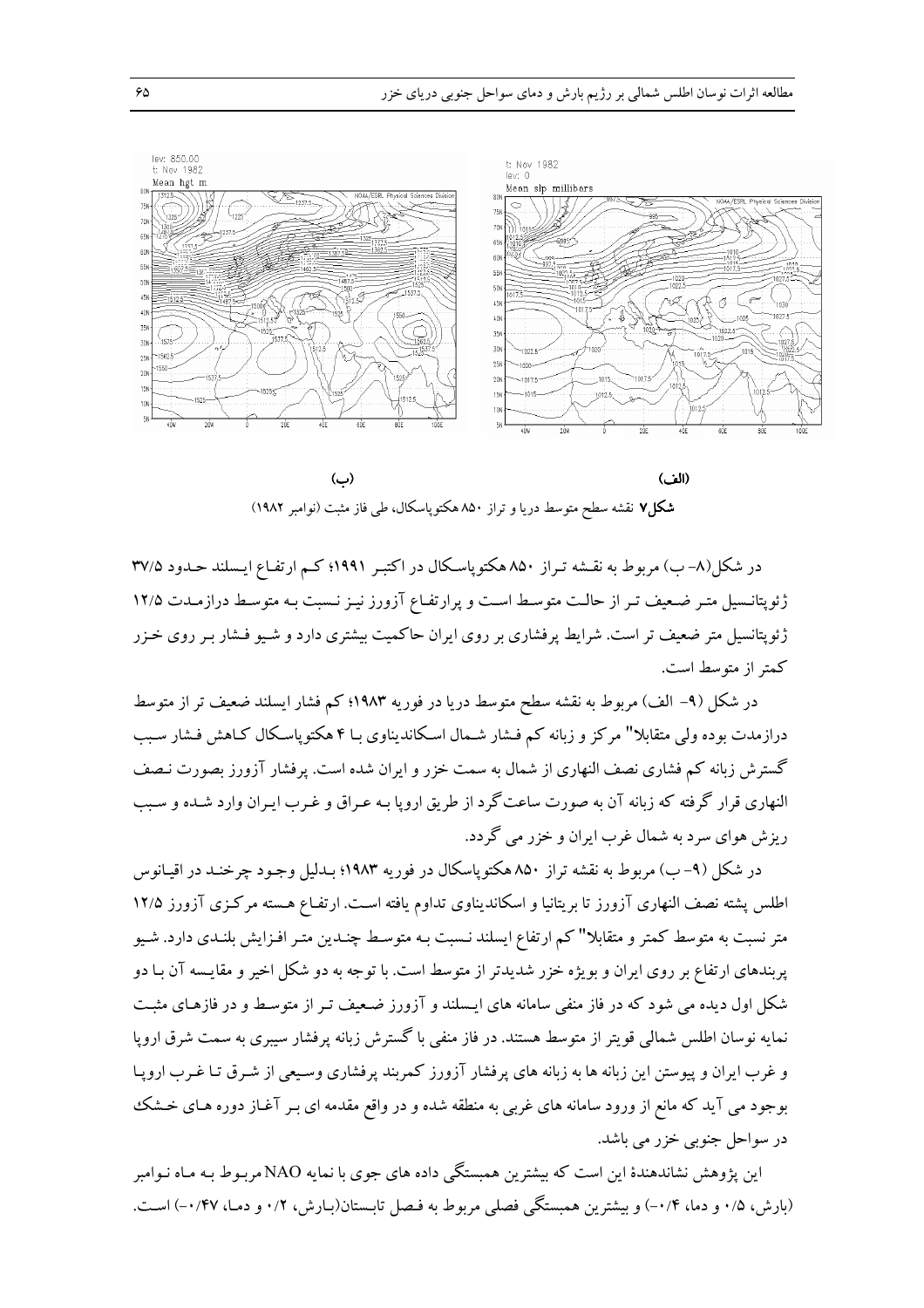همچنین مشخص شد که فاز مثبت NAO با افزایش بارش و کاهش دما و فاز منفی با کاهش بـارش و افـزایش دمـا در منطقه همراه است. در واکاوی و تفسیر نقشه های همدیدی نیز موضوع فوق تأییـد مـی شـود بـه طـوری کـه در نوامبر ۱۹۸۲ نمایه NAOدر حدود ۱/۷۱+ و میزان استاندارد شدهٔ بارش و دما به ترتیب ۰/۹ و ۱/۸۱- می باشـد. از سوی دیگر در اکتبر ۱۹۹۱ نمایه NAO حدود ۱/۷۷- و میزان استاندارد شدهٔ بارش و دما بـه ترتیـب۱/۱۲- و ۰/۹۶ بو ده است.



شکل ۸ نقشه سطح متوسط دریا و تراز ۸۵۰ هکتوپاسکال، طی فاز منفی (اکتبر ۱۹۹۱)



**شکل۹** نقشه سطح متوسط دریا و تراز ۸۵۰ هکتوپاسکال، طی فاز منفی (فوریه ۱۹۸۳)

در آزمون همبستگی کلمی که بین نمایه NAO و بارش و دمای ماهانه استاندارد شدهٔ منطقه مـورد مطالعـه انجام گرفت مشخص شد که شاخص مثبت در بیش از ۸۰ درصد موارد برای این منطقه، ترسالی و هوای خنک تر از حد نرمال را به همراه دارد. این همبستگی ها [(جدول۳و۴) و(شـكل ۱۰)] نـشان دهنـدهٔ ایـن اسـت كـه بیـشترین همبستگی داده های جوی با نمایه مذکور مربوط به ماه نوامبر و بیشترین همبستگی فصلبی مربوط بـه فـصل تابـستان است. لازم به توضیح است که همبستگی انجام شده در مورد بارش مثبت و در مورد دما منفی می باشد. ایـن رونـد معکوس دما و بارش و همبستگی شان با NAO به طور فصلی(شکل۱۱و۱۲) و سالانه (شکل۱۳ و ۱۴) بررسی شـده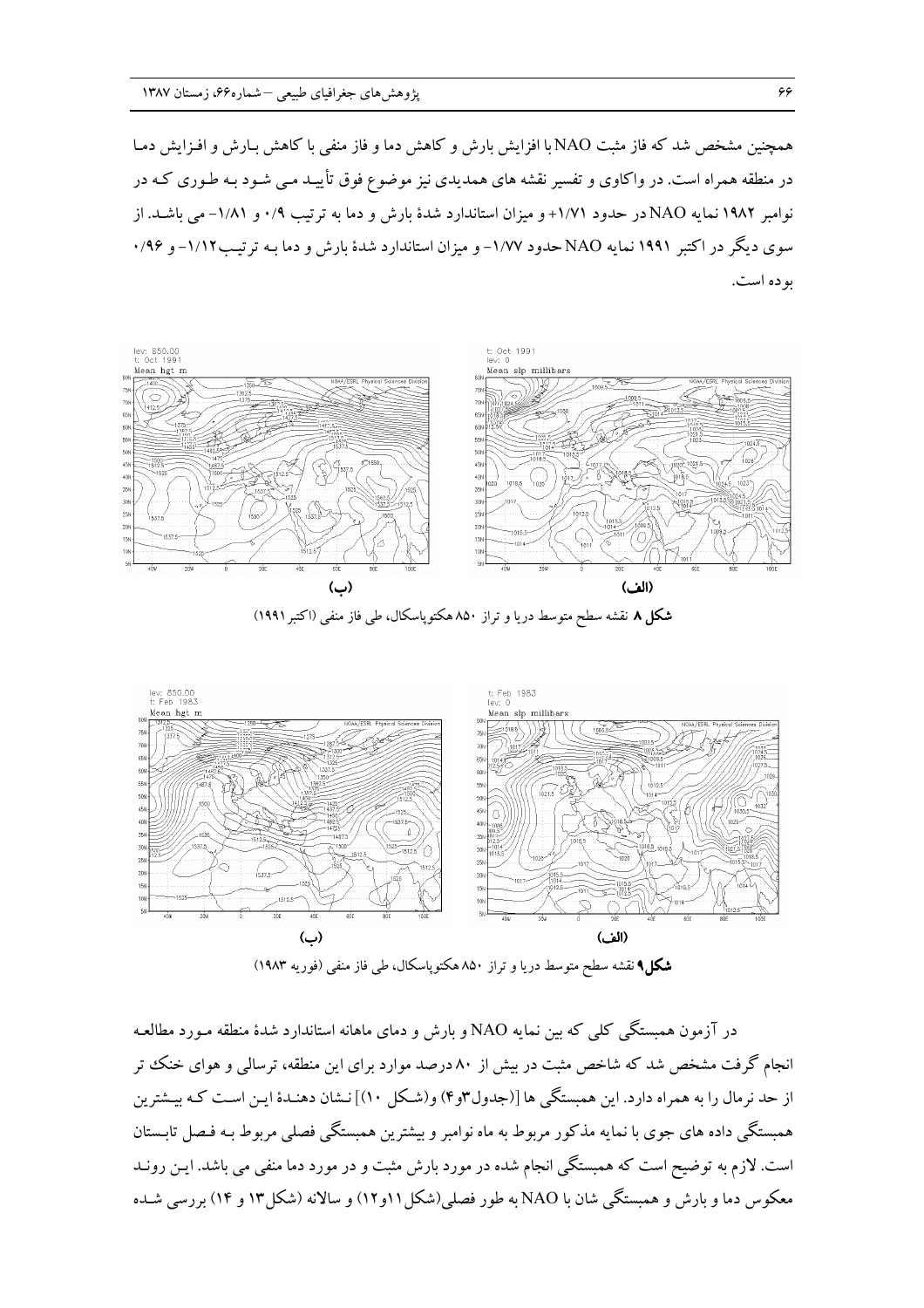است که وجود ارتباط را تأیید می کنند(یعنی NAOمثبت شدید در سواحل جنوبی خزر با افزایش بارش وکاهش نسبي دما همراه است).

| أ ماه ها                                            | ژانویه      | مارس   فوریه | آوريل | 4a | ژوئیه   ژوئن | ا اوت ا                                                                                                   | سپتامبر | ا اکثیر | نوامبر | دسامبر | سالانه      |
|-----------------------------------------------------|-------------|--------------|-------|----|--------------|-----------------------------------------------------------------------------------------------------------|---------|---------|--------|--------|-------------|
| بارش                                                | $-1$ $\vee$ |              |       |    |              |                                                                                                           |         |         |        |        | $\cdot$ /۳۴ |
| ۰/۰۴    میـــــــــــزان  <br>  ۰/۰۴    همبستگی دما |             |              |       |    |              | $-1/10$   $1/17$   $-1/10$   $-1/10$   $**/10$   $-1/17$   $-1/17$   $-1/17$   $-1/17$   $*$ $-1/7$   $*$ |         |         |        |        | *− • ⁄۳۷    |

**جدول۳**ضرائب همبستگی مقادیر ماهانه NAO با میانگین بارش و دمای استاندارد شده منطقه پژوهش

جدول ۴ ضریب همبستگی مقادیر فصلی NAO با میانگین بارش و دمای استاندارد شده فصلی منطقه پژوهش

| فصول                            | زمستان                       | .بهار      | تابستان  | پاييز |
|---------------------------------|------------------------------|------------|----------|-------|
| <sub>ا</sub> میزان همبستگی بارش | $\cdot$ / $\cdot$ $\epsilon$ | ۰/۰۵       |          |       |
| میزان همبستگی دما               | $ \cdot$ / $\cdot$ $\cdot$   | $\cdot$ ro | * −• /۴V |       |



**شکل ۱۰ ت**غییرات ضریب همبستگی ماهانه NAO با میانگین بارش و دمای استاندارد شده منطقه پژوهش



شکل1۱ نوسانات نمایه NAO وداده های استاندارد شدهٔ (z) بارش فصل زمستان در منطقه پژوهش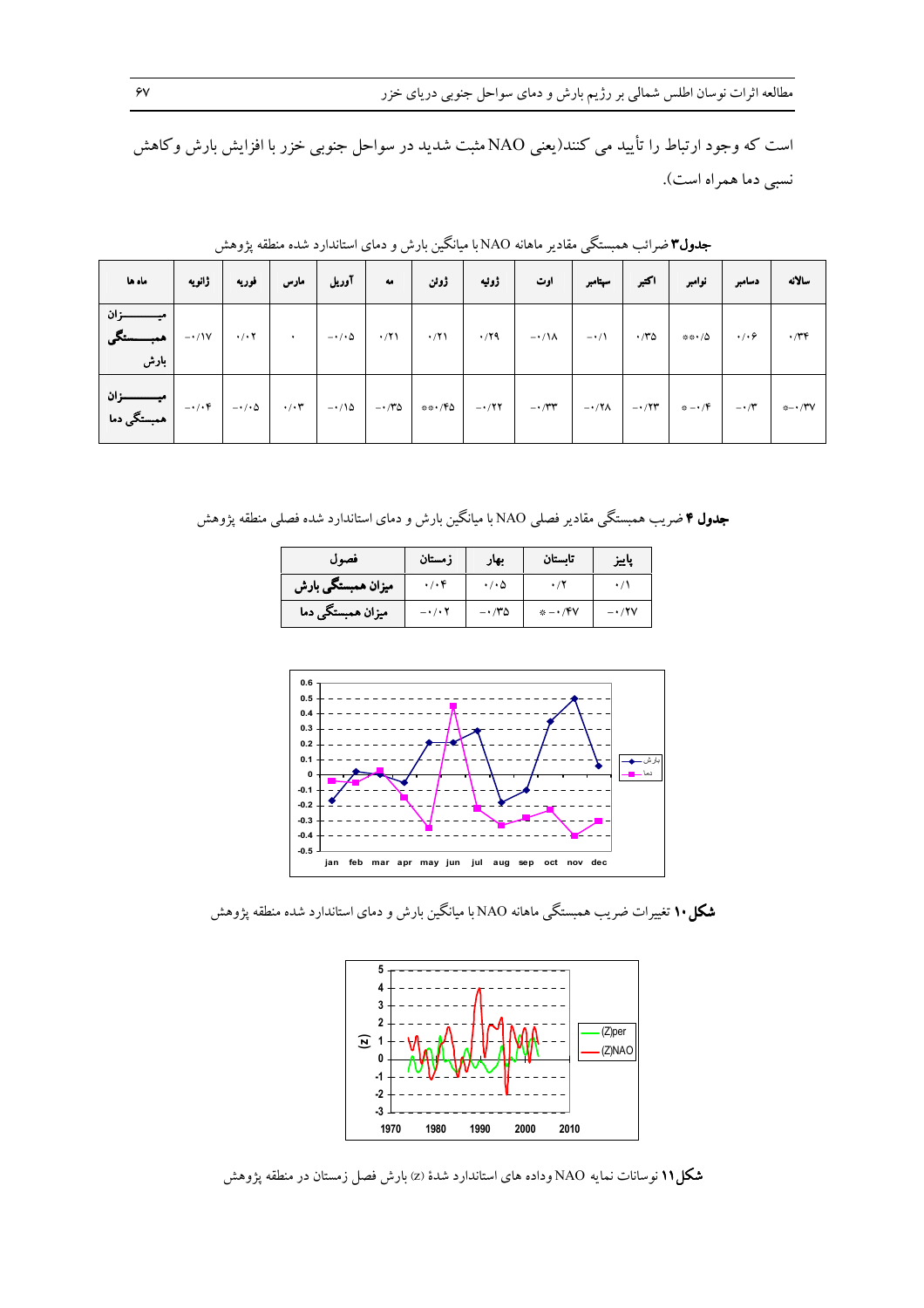

شکل ۱۲ نوسانات نمایه NAO و داده های استاندارد شدهٔ (Z) دمای فصل زمستان در منطقه پژوهش



شکل ۱۳ نوسانات نمایه NAO و داده های استاندارد شدهٔ (Z) میانگین سالانه بارش منطقه پژوهش



**شکل۱۴** نوسانات شاخص NAO و داده های استاندارد شدهٔ (z) میانگین سالانه دمای منطقه یژوهش

## نتیجه گیری

رخداد خشکسالم و ترسالم ٍ در مناطق مختلف جغرافیایی با نوسان در مقدار نمایـه هـای جـوی و اقیانوسـی ارتبـاط دارد. سواحل جنوبی دریای خزر یکبی از منـاطقی اسـت کـه تحـت تـأثیر عملگرهـای منطقـه ای و فـرا منطقـه ای گردش عمومی جو در فصول مختلف سال قرار دارد کـه یکـی از مهمتـرین آن هـا نوسـان اطلـس شـمالی(NAO) است. طی بررسی ۱۷۸ سالهٔ نمایه NAO مشخص است که این شاخص می تواند تغییرات مثبت یا منفی شدیدی را نشان دهد، به طوری که طی آن، محل استقرار و فشار مرکزی پرفشار آزورز و کم فشار ایسلند بـه شـدت دچـار تغییر و نوسان گردد. زمان هایی که مقدار نوسان بـیش از ۰/۷±باشـد بـه عنـوان قـویترین تأثیرگـذاری NAO(بـه صورت ارقام مثبت یا منفی) در نظر گرفته می شود.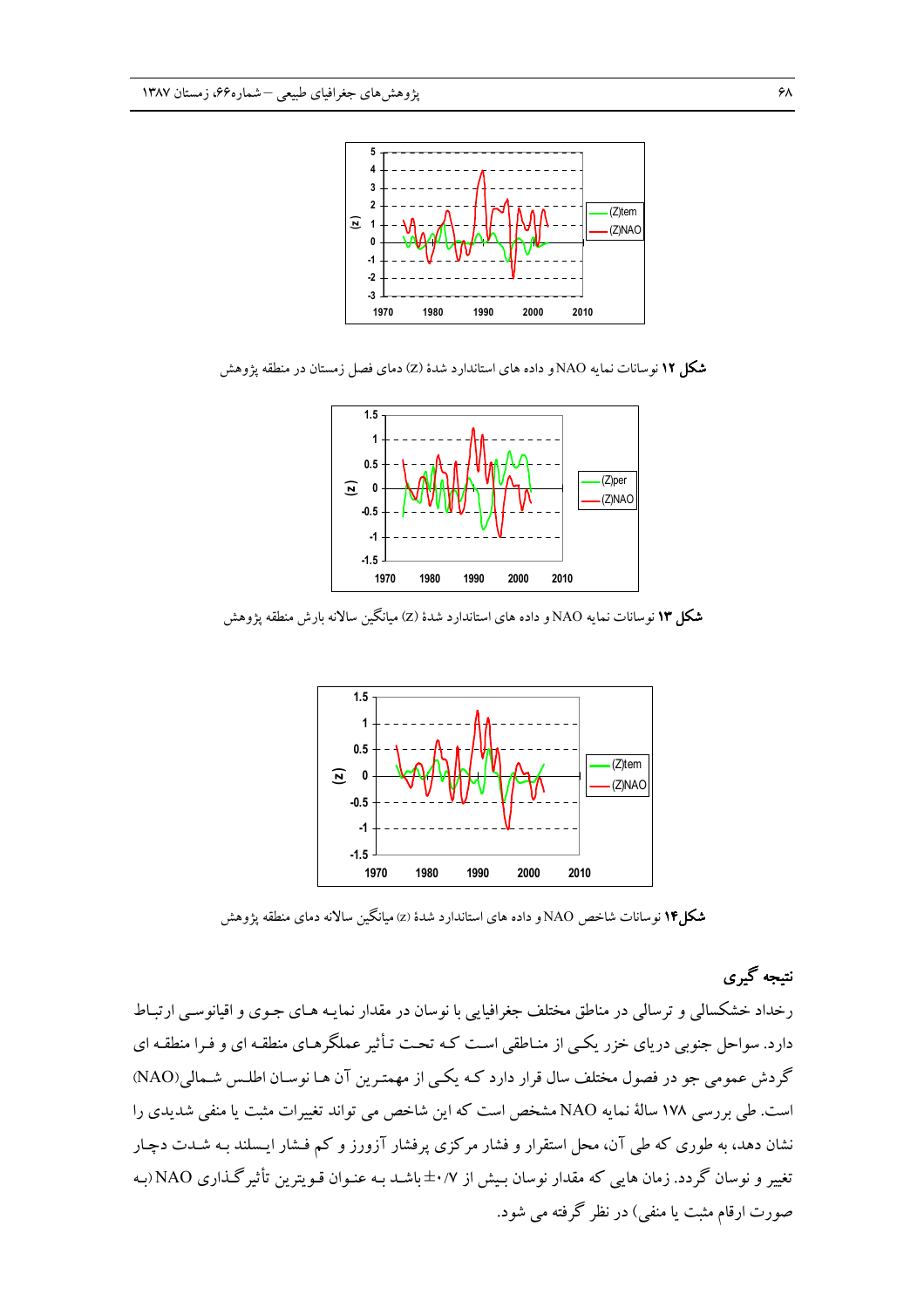در بررسی بارش و دمای ایستگاههای واقع در سواحل جنوبی دریای خزر طی دورهٔ سی سـاله(۲۰۰۳–۱۹۷۴) همزمان با فازهای مثبت و منفی NAO مشخص شد که فاز مثبت NAO با افزایش ۲/۵ هکتوپاسکالی پرفشار آزورز و کاهش ۷ هکتو پاسکالی کم فشار ایسلند با افزایش بارش و کاهش دما در منطقه(شکل ۷)، و فیاز منفی NAO با افزایش فشار ۴ هکتوپاسکالی کم فشار ایسلند وکاهش فـشار ۱ هکتوپاسـکالی پرفـشار آزورز بـا کـاهش بـارش و افزایش دما در منطقه خزری همراه بوده است(شکل های ۸ و ۹).

در مواقعی که کم فشار ایسلند به سمت شمال شرق اروپا و اسکاندیناوی جابجـا مـی شـود نـاوه ای عمیـق در شرق مدیترانه بوجود می آید(شکل ۹) که تا شمال شرق افریقا امتداد می پابد، این کم فشار با جابجـای بـه سـمت شرق در غرب و شمال غرب ایران قرار می گیرد که این حالت برای غرب و جنـوب غـرب ایـران موجـب ریـزش بارش می شود ولی در سواحل جنوبی خزر در بیشتر مواقع سبب رخداد دوره خشک می شود.

نکته جالب توجه طی فاز مثبت NAO جابجایی پرفشار سیبری می باشد که همراه با قوی تر شـدن کـم فـشار ابسلند این پرفشار نیز به سمت غرب جامجا می شود(شکل ۷، البف) و گیاهی اوقیات بیا پرفشارهای بنیدالی روی اورال(و اروپای مرکزی) ادغام می شود(در نوامبر ۱۹۸۲نمایه NAO عدد ۱/۷۱+ می باشـد) کـه در ایـن حالـت بـا جهت شمال شرقی سبب ریزش هوای سردتر برروی دریای خزر و ایجاد بارش و کـاهش دمـا در سـواحل جنـوبی آن می گردد(پرفشار سیبری در بروز دوره های خشک و مرطوب تاثیر گذار است به نحوی که اگر زبانه های این پرفشار به سمت شمال خزر و شرق اروپا سوق پیدا کنند همـراه بـا سـامانه هـای بنـدالی شـرق اروپـا یـک کمربنـد پرفشاری وسیعی را بوجود می آورد که با جهت جریان شـمال شـرقی و شـرقی روی خـزر و سـاحل جنـوبی آن تاثیرگذار است. اما وقتی زبانه های پرفشار سیبری از طریق ایران و شمال عربستان با زبانه های پرفشار آزورز پیوند بخورد، کمربند پرفشاری وسیعی را تشکیل می دهند که سراسر خـزر را مـی پوشـاند و جریـانی روی خـزر ایجـاد نمي شود و اگر جرياني وجود داشته باشد جريان جنوب شرقي است كـه رطوبـت را از سـواحل جنـوبي خـزر دور می کند و سب تشکیل دوره های خشک می گردد(منطقه در پال شمالی محور کمربند پرفشاری قرار می گیـرد). در مجموع همبستگی بین NAO و آب و هوای غالب سـواحل جنـوبی دریـای خـزر، در اکثـر مواقـع(بـیش از ۸۰ درصد) برای این منطقه ترسالی و هوای خنک تر(سردتر) انتظار می رود.

منابع - سايت اينترنتي NCEP NCAR – عساکره، حسین، نوسانات اقیانوس اطلس شمالی، نشریه سپهر، دورهٔ دوازدهم، شمارهٔ چهل و هشتم، ۱۳۸۲. – مرادی، حمید رضا، شاخص نوسانات اطلس شمالی و تأثیر آن بر اقلیم ایران، پژوهش های جغرافیایی، شمارهٔ۴۸، تابستان  $.147$ 

– معصوم یور، جعفر، مطالعه سینویتیکی خشکسالی های فراگیر در سواحل جنوبی دریای خزر، پایان نامه کارشناسی ارشد، دانشگاه تهران، مهر ماه ۱۳۸۴.

- B.K. Brander and R. Mohn, Effect of the North Atlantic oscillation on recruitment of Atlantic cod(Gadus morhua), 2004, Aquat.sci.61:1558-1564

- David Woolf and Michael Simples. The influence of the north Atlantic oscillation on sea level in the Mediterranean and the black sea derived from satellite. 2003.